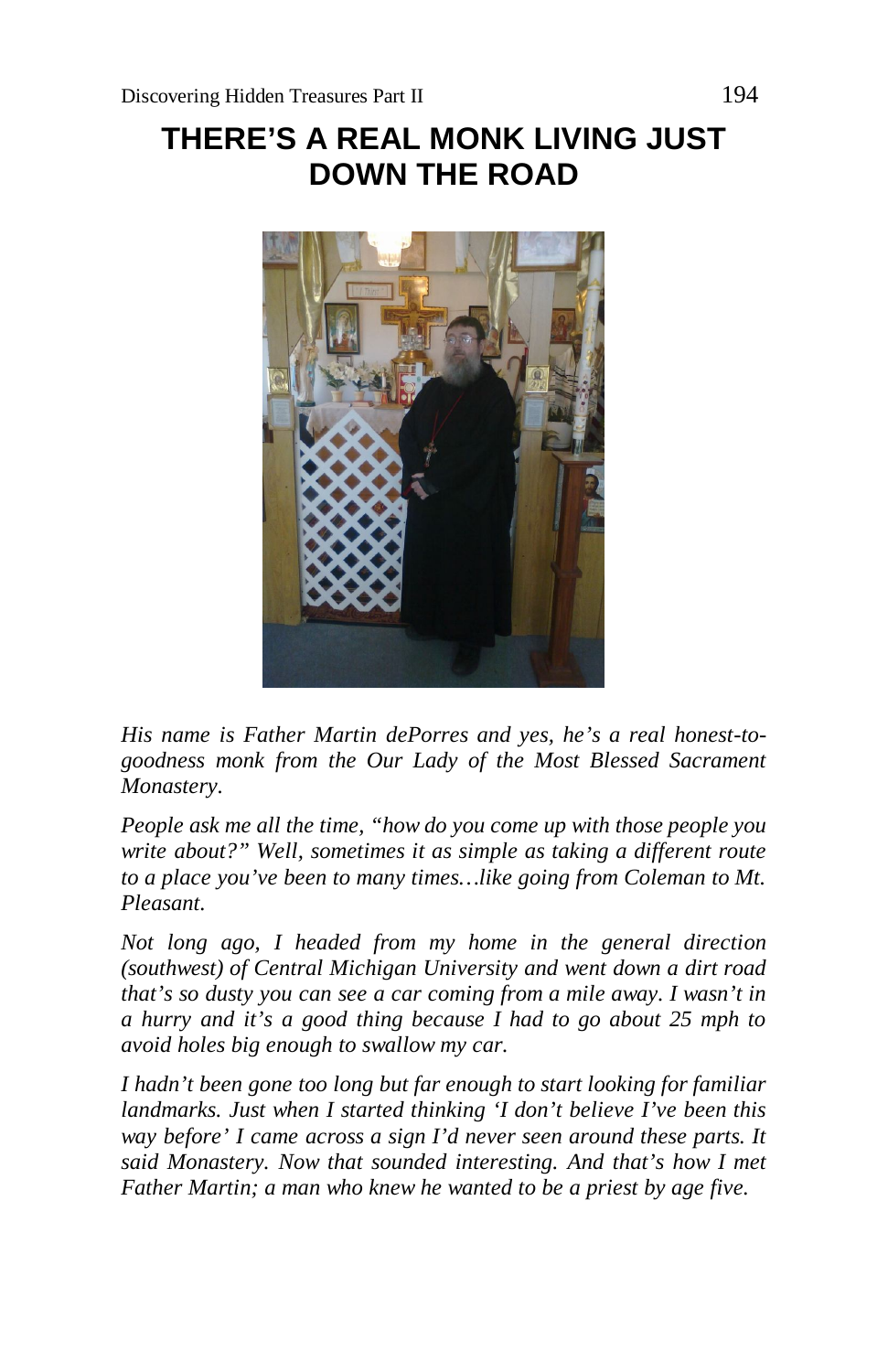Discovering Hidden Treasures Part II 195

*He grew up in Flint, Michigan and through his educational process became quite acquainted with the Saints- Holy Rosary, St. Agnes, St. John, St. Michael…he even worked a St. Joseph Hospital in his youth. Raised a Roman Catholic, Martin knew serving and helping others through religion was his calling.*

*But by age sixteen, after many hours of conversation with the priests at St. Michael's Byzantine Catholic Church and St. Nicholas Russian Orthodox Church, he switched from west to east and became an Orthodox. "I was never asked to renounce my upbringing," said Martin. "I just felt like I was home."*

*His schooling took him eventually to Texas where he entered a monastery to become a monk through an Orthodox Monastery.. "I'm mostly of French decent and I don't have a drop of Ukrainian blood in me but I just blame my father for that," he said laughing.*

*After becoming a full-fledged monk, Father Martin went on a journey of mission work that started in Rochester, New York and would eventually take him to San Diego, California. There he opened Our Lady Fatima Hospitality House for the poor and homeless, which had 14 beds and was always full. This work was inspired by Mother Teresa of Calcutta whom he met in 1989.*

*"I believe you take care of the body first," said Father Martin. "Then if they want to receive religious orientation, it's up to them. We can't push religion on people; they have to want it before it will work its miracles." His home survived on donations and many times people would leave canned goods as a way to help.*

*In 1990, he had a heart attack and took a leave of absence from active ministry and Bishop of San Diego. Returning to his mother's home in Skidway Lake, Michigan after a year of recovery, Father Martin felt a need for the establishment of a monastery in Michigan.*

*Work began on making that dream come true and, through a real estate agent, he signed the purchase agreement on 37 acres in Denver Township in Isabella County. In November of 1997 the Our Lady of the Most Blessed Sacrament Monastery opened. After extensive remodeling, the Monastery now has a sanctuary and two rooms upstairs for the monks and visiting clergy. Downstairs are three rooms available for six people.*

*They began taking Community Mental Health clients in 2002 to help make ends meet but that stopped over a year ago primarily due to State budget cuts. Now in a transition period, the Monastery is being set up*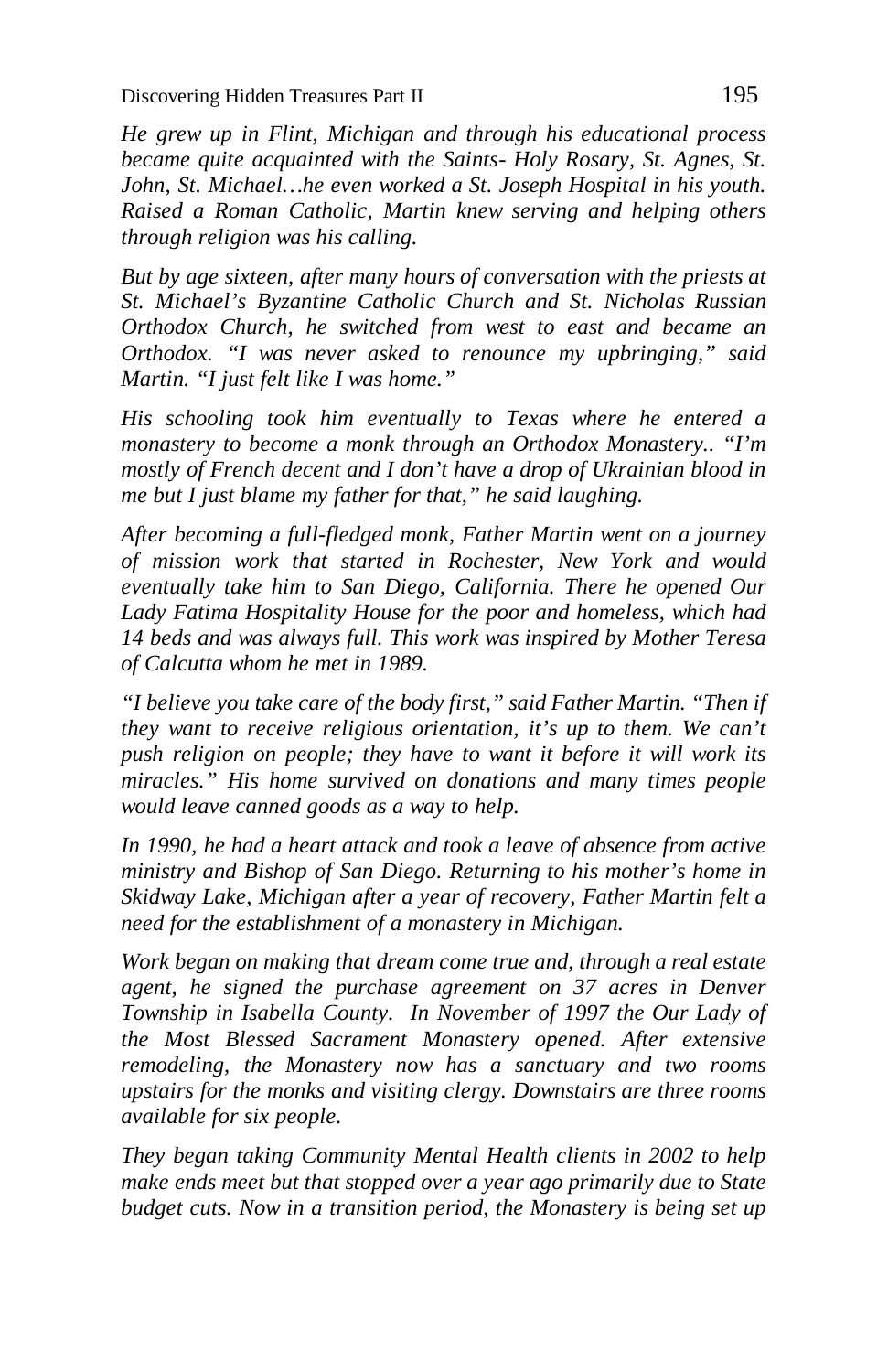*to accommodate homeless veterans and veterans returning to civilian life.*

*Father Martin is not alone in his quest to assist the displaced and needy. Mother Kateri Bertoni, a nun from Alma, makes the trek to Sunday Mass and is very involved in the operation of the entire facility. It is her hope to someday establish a house for homeless women on the grounds.*

*As I ventured down that dusty road to the Monastery I was greeted by Spud (the resident terrier) and out stepped a smiling figure in his humble and elegantly simple robe – my first encounter with a real monk.*

## **ROR: So how does one become a monk and do you take vows?**

**Father Martin:** Well, first you have to be accepted into a monastery. Mine was in Leander, TX. You need to have a serving heart; it's not an easy career choice. And yes, we take vows of poverty, chastity and obedience.

## **ROR: So monks never marry?**

**Father Martin:** In the Ukrainian Orthodox Church, the monastics (monks and nuns) take the vow of chastity. There are married monastics living on the grounds of the New Skete Russian Orthodox monastery in New York and I'm not sure how that works (laughing). So someday it may change in our church as well.

## **ROR: How do people react in public when they see you in your robe?**

**Father Martin:** Some people will recognize me as a priest and want to tell me their problems. If it's around Halloween, I get a lot of compliments on having a great costume (laughing). But if I'm sitting on a bus or most anywhere, ultimately someone will sit next to me who needs to talk. God keeps that seat available for the right person.

## **ROR: Do you get nervous when you have to speak or preach?**

**Father Martin:** I used to get very nervous but if I know two people in the crowd, I can look at them on occasion and it calms me. I let the Holy Spirit guide me when I speak and nine out of ten times it works. On the tenth time, He gives me humility.

## **ROR: Do you have any favorite passages in the Bible and a favorite Biblical person?**